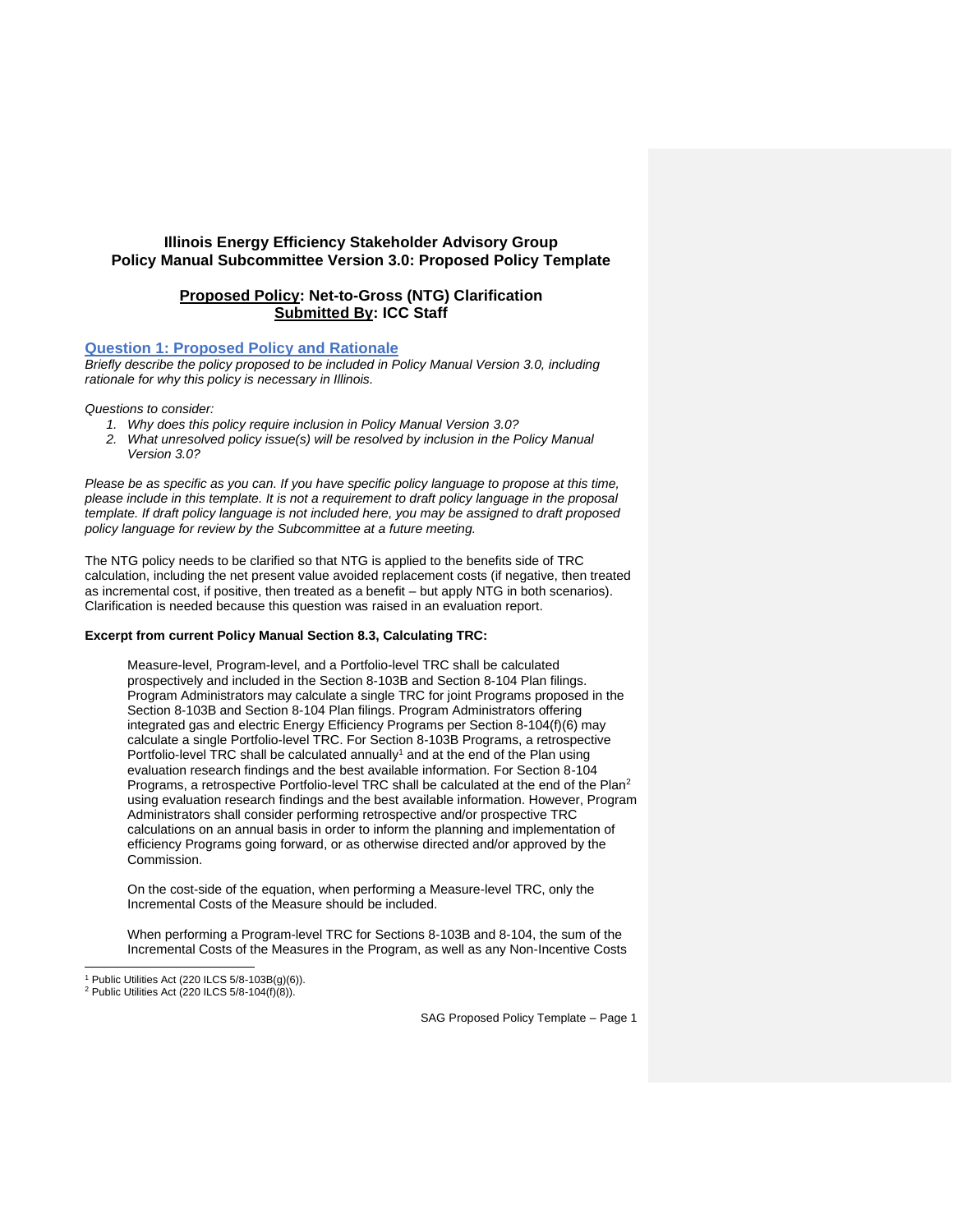that can be attributed to the Program, should be included. The Net-to-Gross Ratio is applied to the Incremental Costs in the TRC analysis.

When performing a Portfolio-level TRC, the sum of the Incremental Costs of the Measures in the Programs, Non-Incentive Costs that can be attributed to the Programs, as well as the Portfolio-level Costs should be included.<sup>3</sup> The NTG Ratio is applied to the Incremental Costs in the TRC analysis. In other words, when performing a Portfolio-level TRC, the costs include: the sum of all the costs included in the Program-level TRC analyses plus the Portfolio-level Costs, which consist of Non-Incentive Costs that relate to the Energy Efficiency Portfolio that have not already been accounted for in the Program-level TRC analyses. Portfolio-level Costs are defined in Section 5.2 of the Policy Manual, Portfolio Cost Categories. Efforts should be made to ensure that no double counting of costs nor exclusion of any costs occurs when performing the TRC Test analysis. TRC Test analysis results should be accompanied by language that demonstrates compliance with the TRC cost definitions by Program.

### **Excerpt from current Policy Manual Section 8.4, TRC Costs:**

The following definitions should be adhered to for purposes of classifying costs when performing the TRC Test analysis:

i. **Operations and Maintenance (O&M) and/or Deferred Baseline Replacement Cost Changes:** Any avoided costs are treated as benefits and any increased costs are treated as Incremental Costs. In cases where the efficient Measure has a significantly shorter or longer life than the relevant baseline measure (e.g., LEDs versus halogens), the avoided baseline replacement measure costs should be accounted for as a benefit in the TRC Test analysis.

#### **Question 2: Utility Impact**

*Describe whether the proposed policy impacts Illinois gas utilities, electric utilities, or both.* 

Both electric and gas utilities

**Commented [CJ1]:** ICC Staff: Potentially clarify that the NTG should be applied even in cases where there are negative incremental costs, and it's treated as a benefit in the TRC analysis. ICC Staff had a situation where it was not being applied this way; clarification would be helpful.

**Commented [CJ2]:** ICC Staff: Potentially clarify that the NTG should be applied even in cases where there are negative incremental costs, and it's treated as a benefit in the TRC analysis. ICC Staff had a situation where it was not being applied this way; clarification would be helpful. This is where ICC Staff saw the NTG wasn't being applied.

<sup>3</sup> Portfolio-level cost categories can be found in Section 5.2 of the Policy Manual, Portfolio Cost Categories.